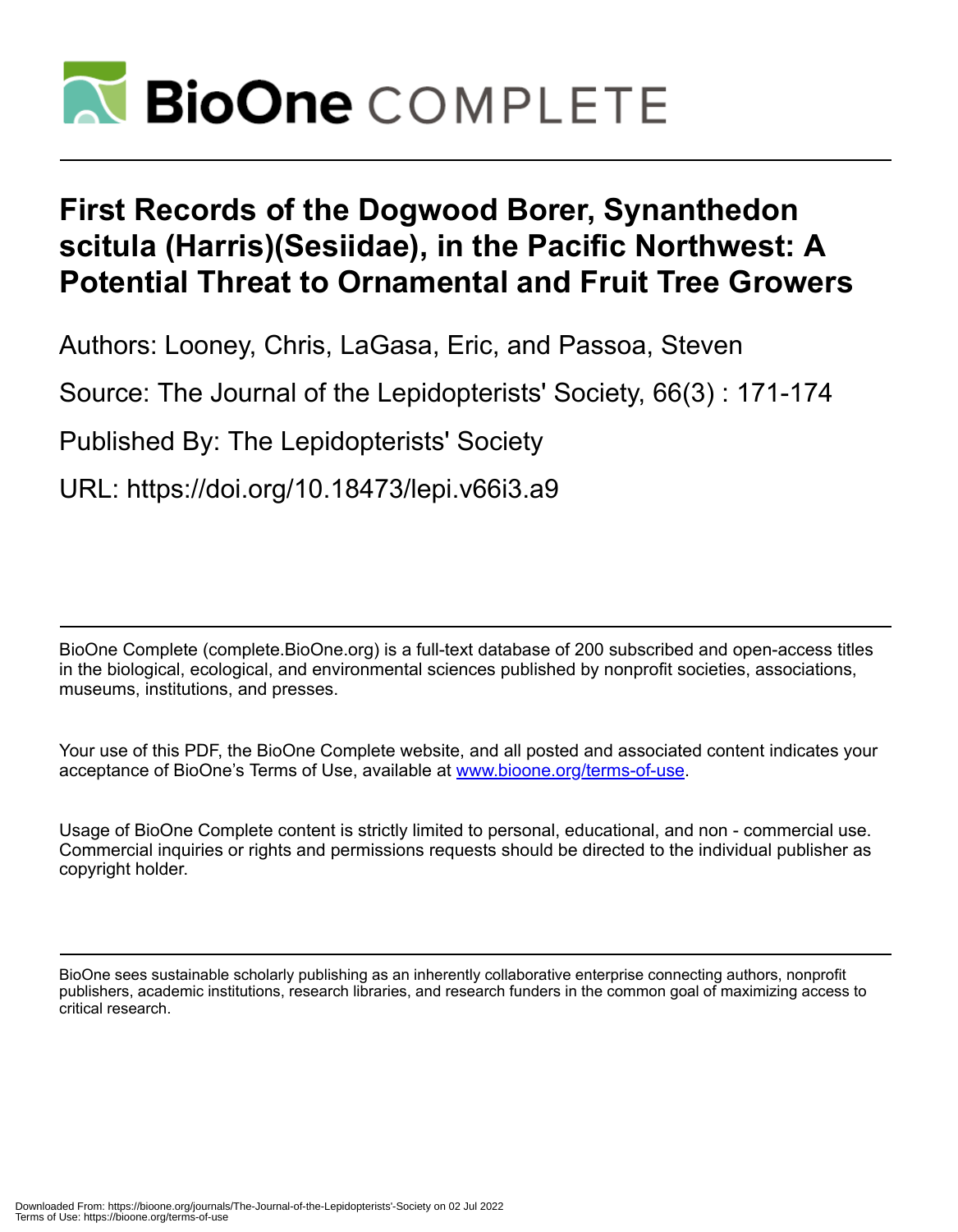## FIRST RECORDS OF THE DOGWOOD BORER, *SYNANTHEDON SCITULA* (HARRIS)(SESIIDAE),IN THE PACIFIC NORTHWEST: A POTENTIAL THREAT TO ORNAMENTAL AND FRUIT TREE GROWERS

### **Additional key words:** introduced, distribution, *Cornus*, *Malus*

The family Sesiidae is comprised of predominantly diurnal mimetic moths, with 126 named species in North America (Eichlin & Duckworth 1988; Eichlin & Taft 1988; Eichlin 1992; Eichlin 1995)*.* Larvae are primarily borers in woody and herbaceous plant tissue*.* Some sesiids are significant pests of crop and ornamental plants*.* More rarely, they are beneficial as biological control agents of weeds (e.g., Eichlin & Passoa 1983), and in two cases, carnivorous on scale insects (Bradley 1956; Duckworth 1969).

*Synanthedon scitula*, the dogwood borer, is the most polyphagous species in the family (Eichlin & Duckworth 1988)*.* Females preferentially oviposit on injuries to the host plant, including pruning scars (Pierce & Nickels 1941), mechanical damage from weed-control equipment and tree wraps (Potter & Timmons 1981; Leskey & Bergh 2005), wounds due to plant diseases (Engelhardt 1946), and galls formed by cynipid wasps (Taft et al. 1991; Eliason & Potter 2000)*.* Larvae feed within the inner bark, even below ground level (Pless & Stanley 1967), and in extreme cases can girdle and kill trees of any age (Underhill 1935; Schread 1965)*.* Adults fly from April to October in the eastern United States (Eichlin & Duckworth 1988), but there is one Ohio specimen in the Charles A. Triplehorn collection at The Ohio State University from December, 1971*.* It is not clear if this moth was collected outdoors or emerged indoors. A larva from the Peterson collection at the same institution (Ohio, spring 1938, trunk of flowering dogwood) is consistent with the known life cycle in Eichlin and Duckworth (1988) of larval feeding in the spring to early summer, leading to one generation per year.

There is some evidence that high dogwood (*Cornus florida* L.) mortality in natural settings may be caused by *S. scitula* depredation (Walton 1986), although most data suggest a secondary role with mortality primarily due to dogwood anthracnose, *Discula destructiva* Redlin (Daughtrey et al. 1988; Anagnostakis & Ward 1996)*.* Though *S. scitula* may be a secondary threat to wild dogwood populations, it is an expensive and destructive pest of cultivated dogwood*.* Rogers and Grant (1990) estimated average losses of \$1,800 per block in Tennessee nurseries with 7% infestation levels, due to the un-marketability of infested trees.

Previously, *S. scitula* was often called the pecan tree borer or pecan sesia because of the severe damage to pecan (Pless & Stanley 1967; Soloman 1995). Oak is another frequent host (Brown & Mizell 1993), but larvae can secondarily attack many hardwoods, shrubs, and even vines (Soloman 1995), or more rarely, pine trees (Engelhardt 1946)*.* Over the past few decades, *S. scitula* has become a significant pest in production apple orchards*.* Infestations tend to build slowly, becoming a reoccurring and chronic management problem with time (Weires 1986)*.* The emergence of this species as a tree-fruit pest was traced to the high density of burr knots in nurseries and production orchards, resulting primarily from the increased use of clonal, size-controlling rootstocks (reviewed in Bergh & Leskey 2003)*.* Controlling *S. scitula* can cost growers as much as \$40 per acre using conventional controls; even higher costs are associated with mating disruption (P. McGhee personal communication).

The life stages and damage of *S. scitula* have been illustrated many times; recent examples include Pless and Stanley (1967), Eichlin and Duckworth (1988), Taft et al. (1991), Brown and Mizell (1993) and Soloman (1995)*.* Diagnostic features of the adult were summarized by Eichlin and Duckworth (1988)*.* The egg of *S. scitula* is "chestnut brown" with fine hexagonal lines (Wallace 1945), but like many sesiid eggs, is poorly known (Eichlin & Duckworth 1988: 14). Wallace (1945), Peterson (1962), and MacKay (1968) illustrated the larva*.* The pupa of *S. scitula* was partially described by Beutenmüller (1901: 231) and Mosher (1916)*.* As is typical for the family, the pupal abdominal spine pattern is sexually dimorphic*. Synanthedon scitula* can usually be identified with the above publications if comparisons are also made with *Synanthedon myopaeformis* (Borkhausen), the apple clearwing moth*.* This sesiid pest was recently introduced from Europe to North America and is currently known from British Columbia, Canada (Judd & Philip 2006) and Whatcom County in Washington State (LaGasa 2009)*.* As a result of this introduction, it would be incorrect to assume unusual pest outbreaks on apple must be *S. scitula*, and immature stages of sesiid borers should be reared to adults for a positive species determination.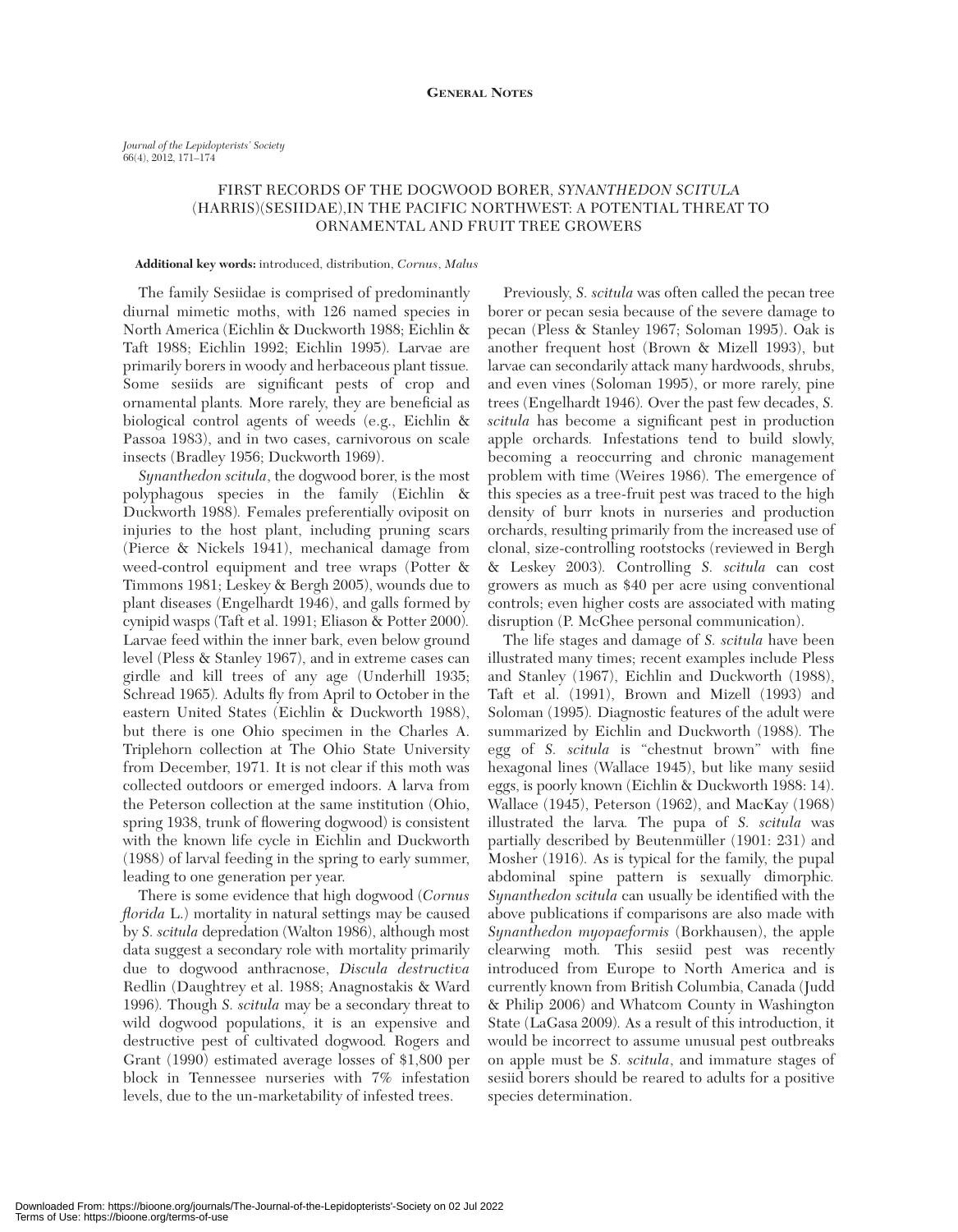

FIG. 1. *Synanthedon scitula* male genitalia. The specimen was collected in Wenatchee WA, 22 Sept., 2008, in a sticky trap baited with a *Synanthedon exitiosa* lure. The arrow points to the distinctive crista sacculi.

*Synanthedon scitula* is found east of the Rocky Mountains (Eichlin & Duckworth 1988), with central Colorado being the western boundary (Meyer & Cranshaw 1994)*.* Both Engelhardt (1946) and MacKay (1968) specifically mentioned it was absent from the Pacific coast of the United States*.* In 2008, the Washington State Department of Agriculture conducted surveys for *S. myopaeformis* in northern Washington using sticky-type pheromone traps baited with peachtree borer (*Synanthedon exitiosa* (Say)) lure (1 mg of Z3, Z13-Octadecadienyl acetate)*.* During this survey, a nontarget sesiid collected near a nursery in East Wenatchee, WA, was identified by genitalic dissection as *S. scitula*, not previously recorded from Washington State*.* The genitalia of this moth show the characteristic saccular ridge (crista sacculi) of *S. scitula* (see Eichlin & Duckworth 1988: fig. 19), illustrated in Fig. 1.

Following this initial discovery, commercial peachtree borer lure and a new dogwood borer lure (Z,Z-3,13- ODDA, E,Z-2,13-ODDA, ZE-2,13-ODDA; Zhang et al 2005) were deployed in several sites within the greater Wenatchee area in 2009*.* Two *S. scitula* specimens were captured at one peachtree borer lure site and 92 specimens at one dogwood borer lure site in East

Wenatchee (Douglas Co.)*.* Twenty-four specimens were collected with a dogwood borer lure in Wenatchee (Chelan Co.) (Fig. 2).

In 2010, traps baited with concentrated custom dogwood borer lures (10mg blend of ZZ-3,13-ODDA, EZ-2,13-ODDA, ZE-3,13-ODDA) from Alpha Scents (West Linn, OR) were placed across Washington*.* Two traps, one in Chelan county and one at a new site in Spokane Co., were positive for dogwood borer, with three and 20 individuals trapped respectively (Fig. 2)*.* Trap captures in Spokane Co. were likely even higher than indicated here; multiple unverifiable specimens damaged by bird predation within the trap could not be included in our results. Our data suggest that *S. scitula* has a localized distribution in Washington State (Fig. 2), although we lack complete data for the north-central region.

Examination of specimens in the James Entomological Museum at Washington State University and the Barr Entomological Collection at the University of Idaho revealed no *S. scitula* specimens from the Pacific Northwest*.* A single photograph from the Wenatchee area, posted on the Internet site bugguide.net in 2006, shows a possible dogwood borer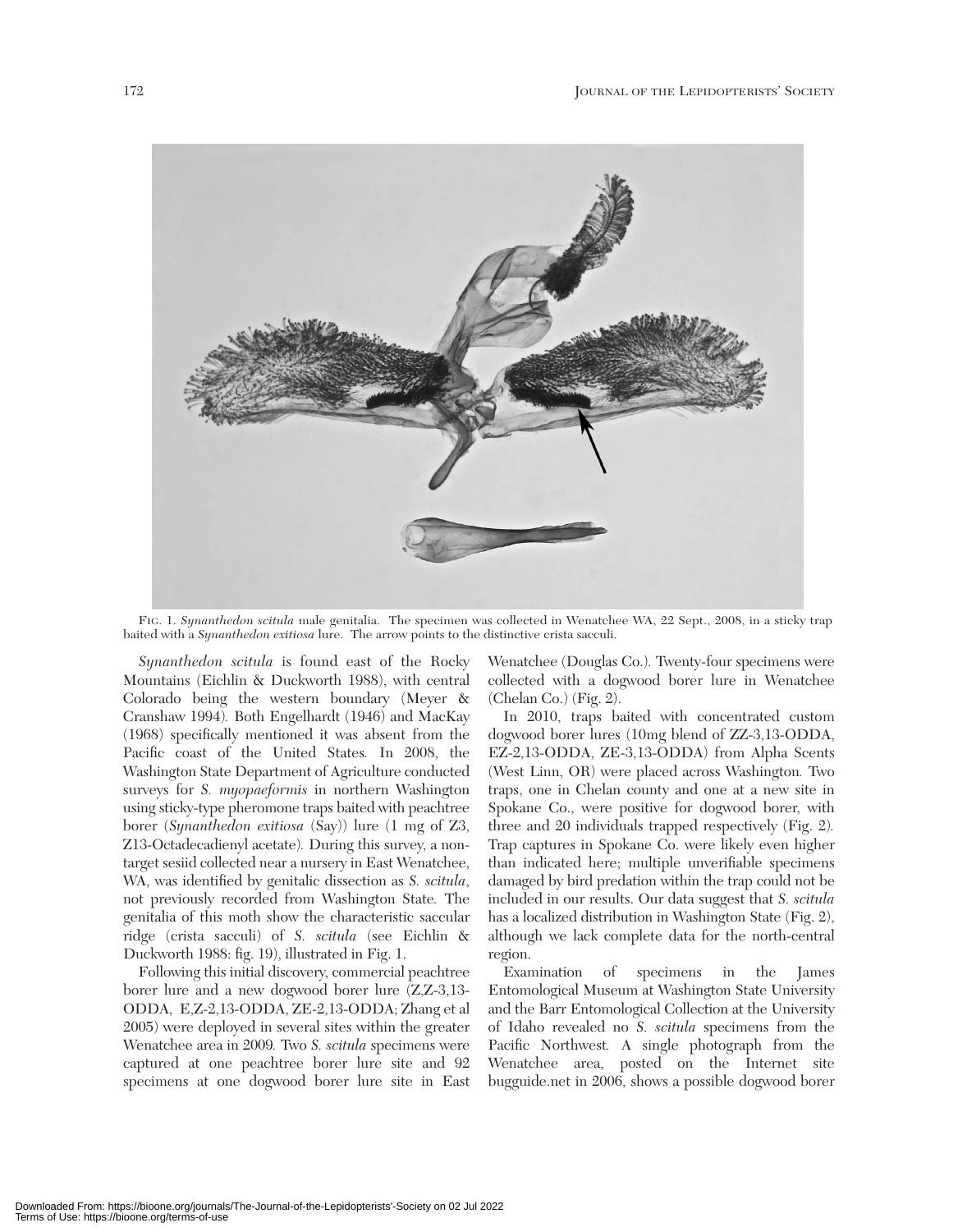

FIG. 2. *Synanthedon scitula* and *S. myopaeformis* trapping sites in Washington State, 2008-2010.

observation a few years before our captures (http://bugguide.net/node/view/63432)*.* This suggests that *S. scitula* may have been present in Washington State for several years, but is only now being confirmed*.* We speculate that *S. scitula* was transported on nursery stock from the eastern United States, because the widely disjunct distribution from the known range seems to rule out natural spread*.* This sort of inter-state pathway for exotic insect introduction has been identified as a serious threat within the United States (Paini et al, 2010); indeed, other exotic Lepidoptera detected in the Pacific Northwest in 2010 were almost certainly transported via nursery stock (NAPPO 2010).

It remains to be seen what impact *S. scitula* will have in Washington State. This pest should be a concern for apple growers, particularly those using current, highdensity cultivation techniques*.* Economic impact of *S. scitula* on fruit yields in the northeastern United States has not been thoroughly quantified; however, the ecologically similar *S. mypoaeformis*, has reduced yields by up to 22% in southern Germany (Dickler 1976)*.* Pacific dogwood (*Cornus nuttallii* Audubon ex Torr. & A. Gray) has been heavily impacted by dogwood anthracnose across the region; the addition of this

voracious insect pest may further harm dogwood populations.

Control strategies for sesiids include using resistant root-stock and fruiting varieties, cultural techniques to reduce burr knot density or insect access to host plants, mating disruption, and application of conventional pesticides (reviewed in Bergh & Leskey 2003)*.* Attractand-kill techniques are also being developed (Epstein et al. 2011), made possible by the recent isolation and synthesis of *S. scitula* sex pheromones (Zhang et al. 2005). The localized distribution of *S. scitula* in Washington State suggests that additional delimiting survey and eradication efforts should be considered to protect the region's tree fruit and nursery industries, homeowner landscaping, and native plants from an undesirable pest.

#### **ACKNOWLEDGEMENTS**

We are grateful to Thomas Eichlin for confirming the identification of *S. scitula*. Alexis Sarah and Kaile Adney assisted with data and specimen processing. Don Kitchen dissected and photographed all specimens*.* We are grateful to Aijun Zhang, Jason Hansen, the USDA-APHIS Otis Methods Development Center, and Darek Czokajlo (Alpha Scents, Inc.) for providing lures*.* Mike Klaus, Peter Smytheman, Diane MacLean and Ed Von Gray helped in the field*.* Vickie Bomba-Lewandoski scanned sev-